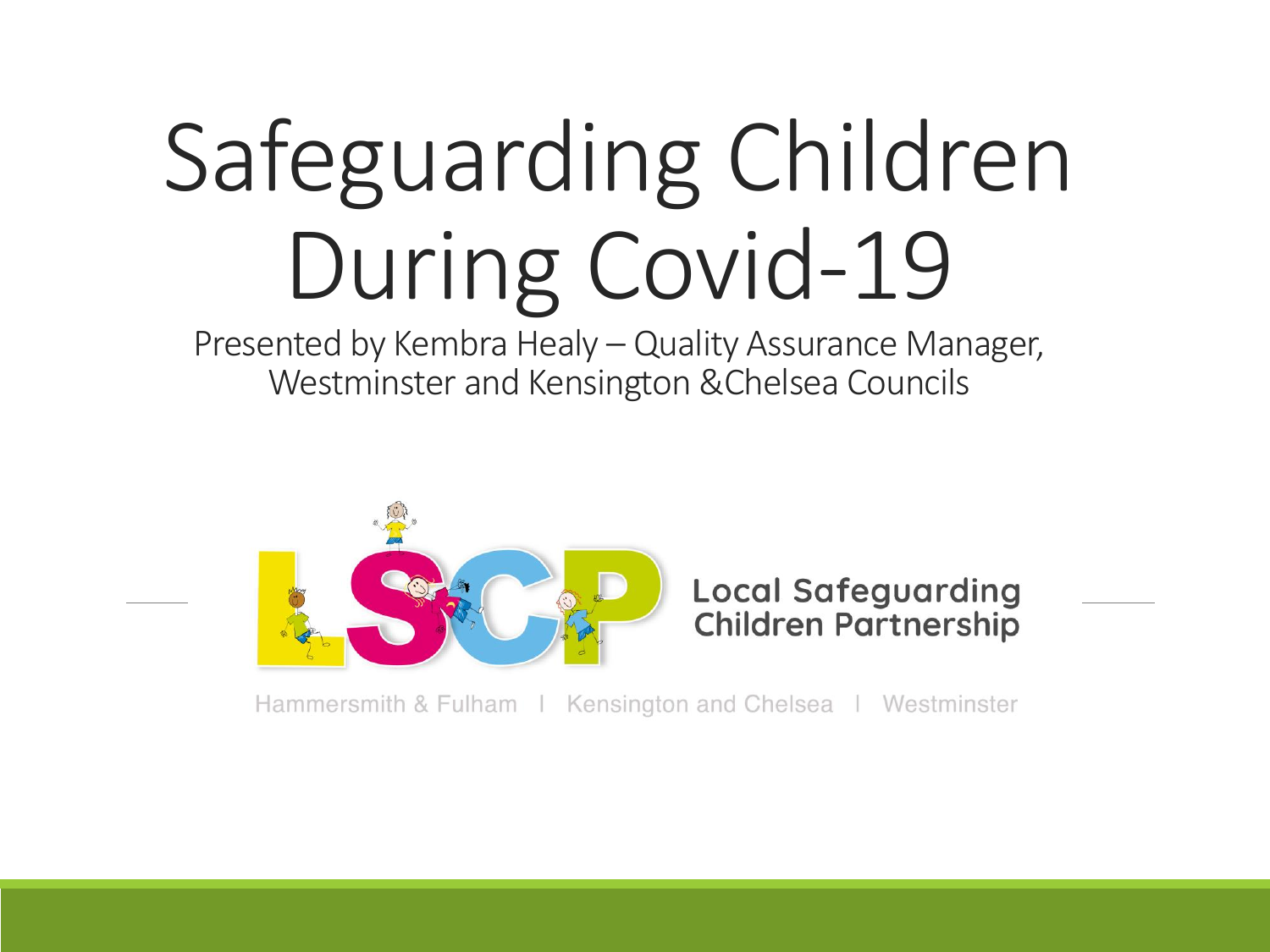

Hammersmith & Fulham | Kensington and Chelsea | Westminster

### What is safeguarding?

#### Safeguarding is protecting children from abuse and neglect:

- •Domestic Abuse: A child witnessing controlling, coercive, threatening, degrading and/or violence from one adult towards another in their household
- •Neglect: A child not being provided with the physical and emotional care and supervision they need. This isn't always intentional but has an impact on children
- •Physical Abuse: A child being deliberately hurt or physically injured, including hitting, kicking, shoving, throwing or using an object
- •Emotional Abuse: A child being made to feel scared, put down, humiliated or not being comforted and reassured when they need it
- •Sexual Abuse: A child being forced to engage in sex or sexual touching or watch sexual activity in person, in pictures or in videos. This can happen to boys or girls.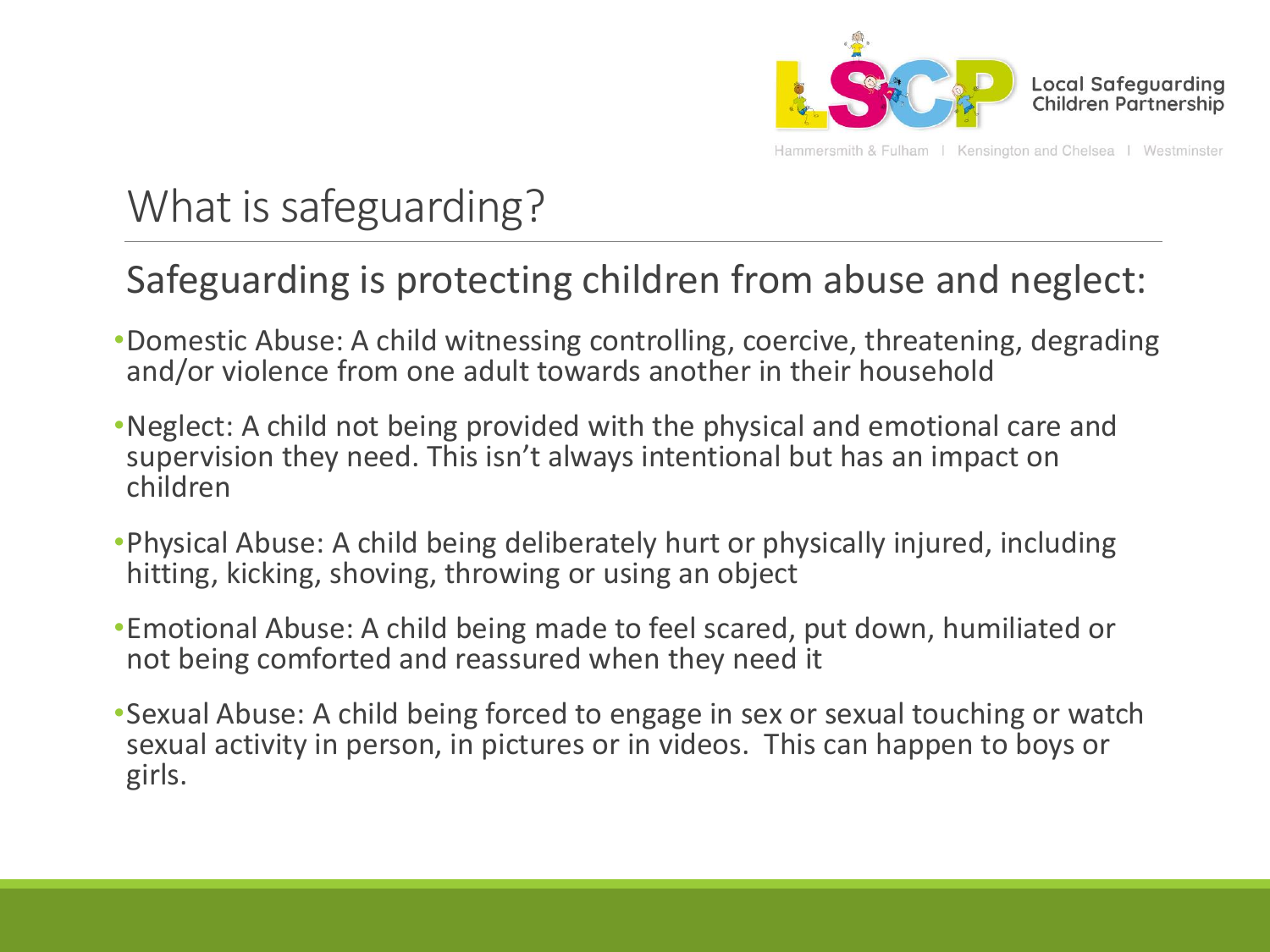

#### What are Local Authority Children's Services doing to respond to Covid-19?

#### **Our business has continued – with very small changes to how we work**

- We still take referrals about children who are being subjected to abuse
- We still visit children at home when we are worried about their safety and well-being
- With some families, we are being creative about how we make contact and visit with children whilst still following the social distancing rules
- We still accept and respond to referrals about professionals or volunteers who may seek to harm children
- We still hold meetings with our partner agencies to share information and discuss how we can reduce risks to children during this time – these may take place now over the phone or by video conference.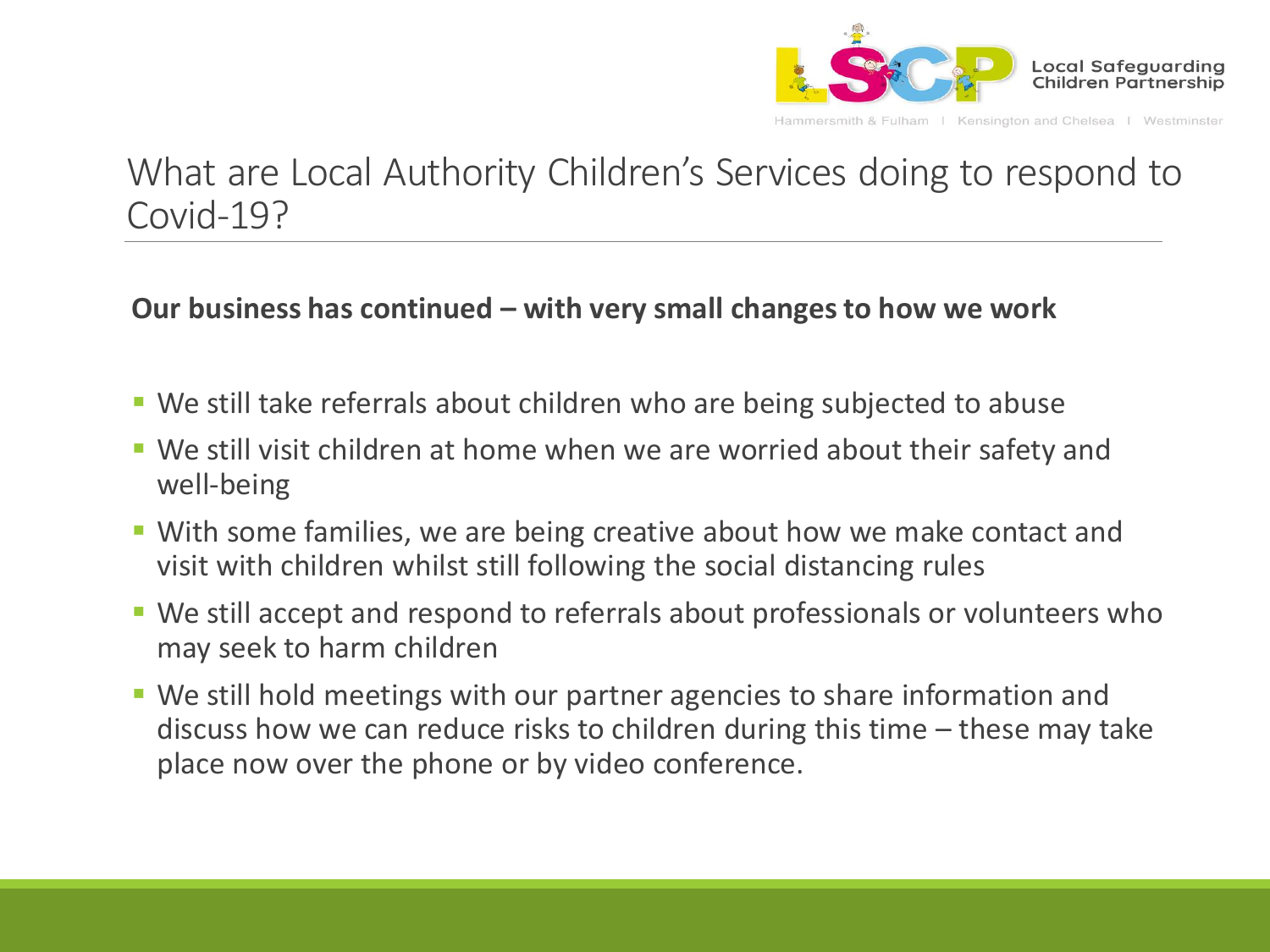

### What are we most worried about during the lockdown?

From other countries we know that during lockdown some risks to children may increase. For example:

- Domestic Abuse
- Mental Health
- Neglect
- **Alcohol and Drug Abuse**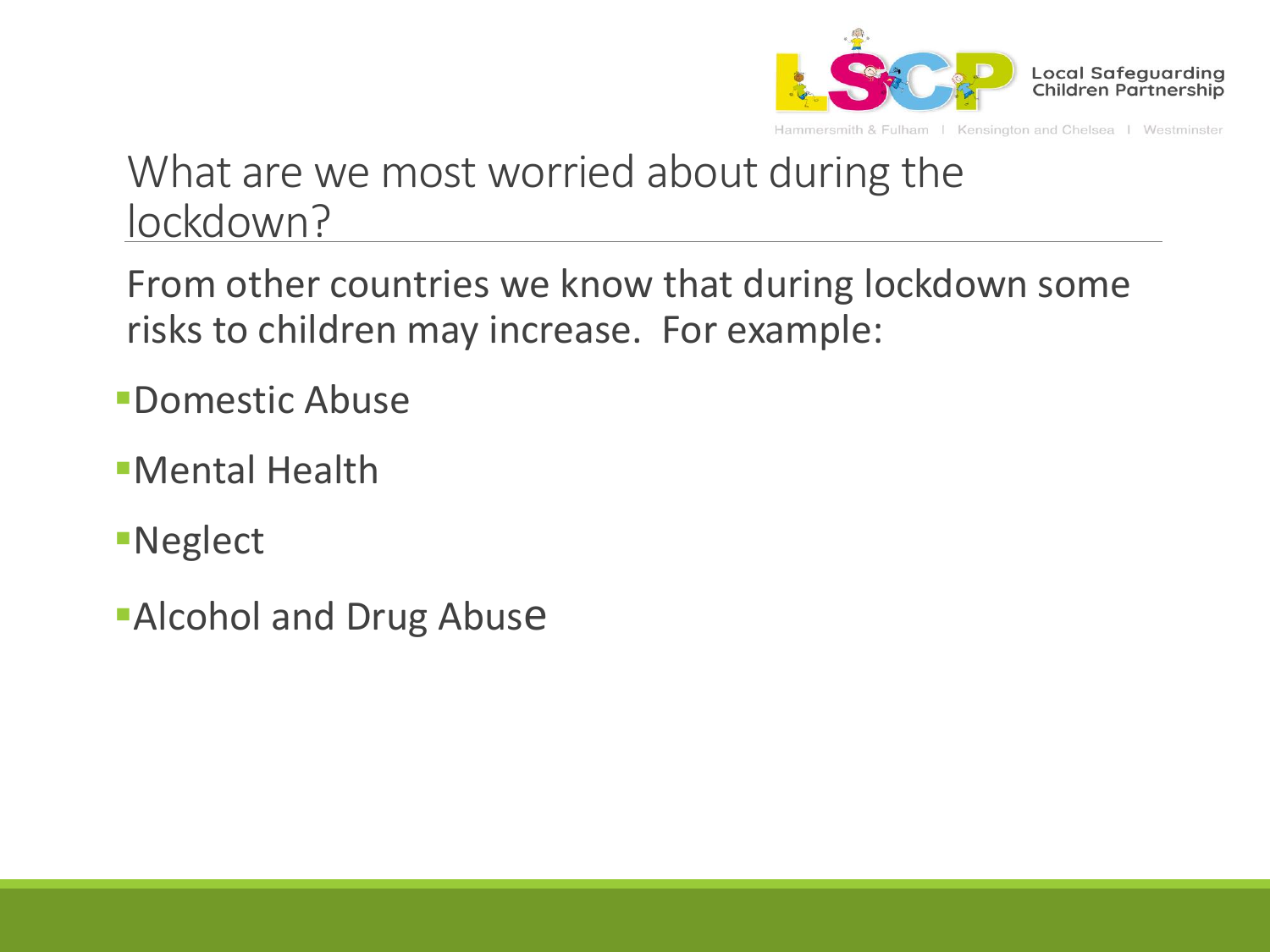

Hammersmith & Fulham I Kensington and Chelsea I Westminster

### What should volunteers do?

### **If you see something – say something!**

- **Tell your organisation's safeguarding lead**
- Tell the Local Authority the Front Door or the LADO
- No need to investigate or make further enquiries leave that to us!
- Also make sure you say something if:
- you feel uncomfortable or unsafe
- **Fif you see someone else volunteering do something that crosses** a boundary or unsafe.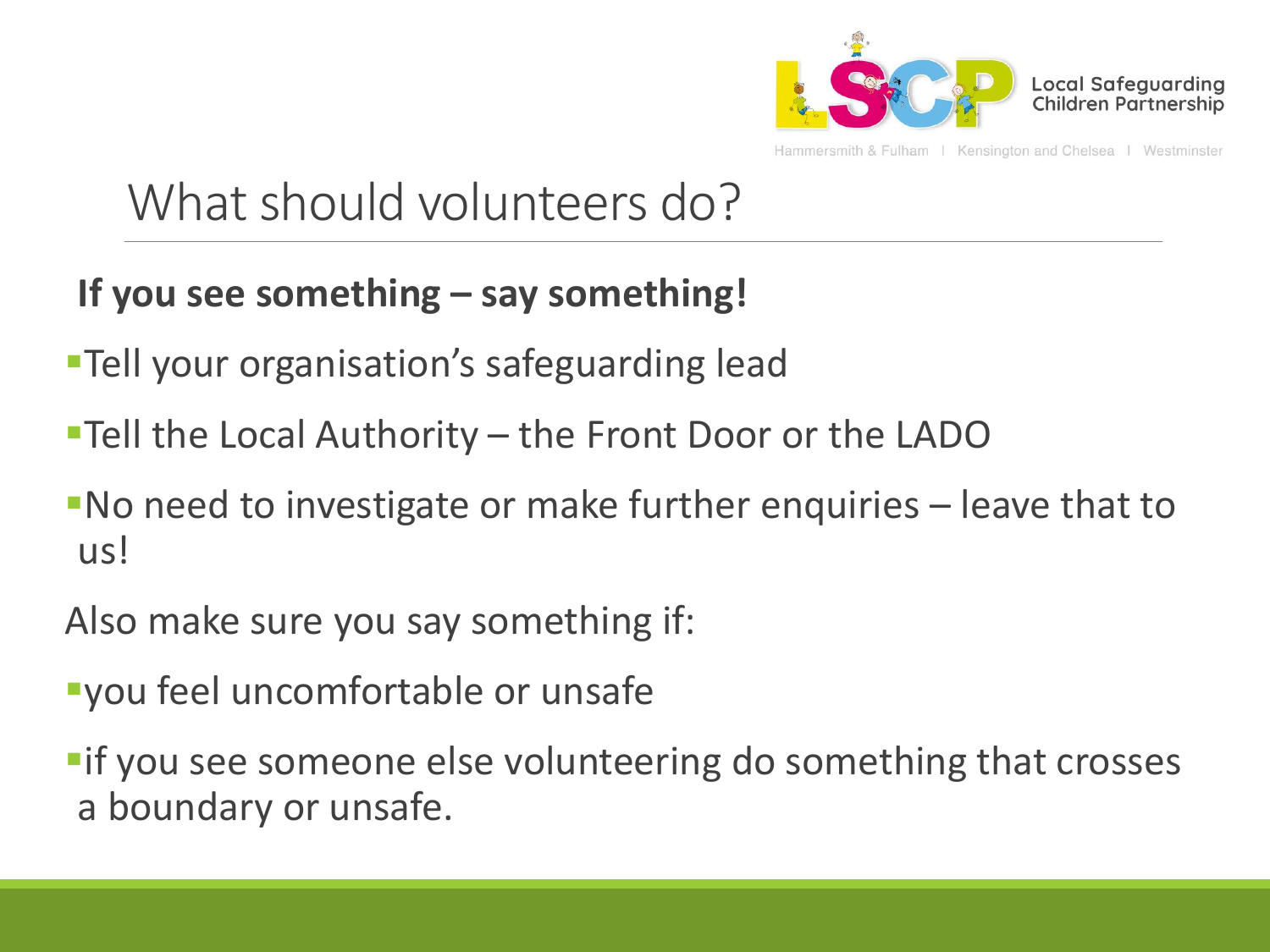

### What should organisations do?

- Review the LSCP website local to you and also the NSPCC website for Organisational safeguarding advice
- Ensure volunteers know who to speak to if they are worried about a child
- **Have a safeguarding policy if forming a new organisation NSPCC has good** examples
- Contact the Local Authority if you are unsure about whether you need to report something – we can help you decide
- Have a simple code of conduct for volunteers for example if working online with young people or visiting young people in the community – NSPCC has good examples
- Make it clear that volunteers who work directly with children will be expected to undergo checks such as DBS
- Consider offering online training to staff who are most likely to have contact with children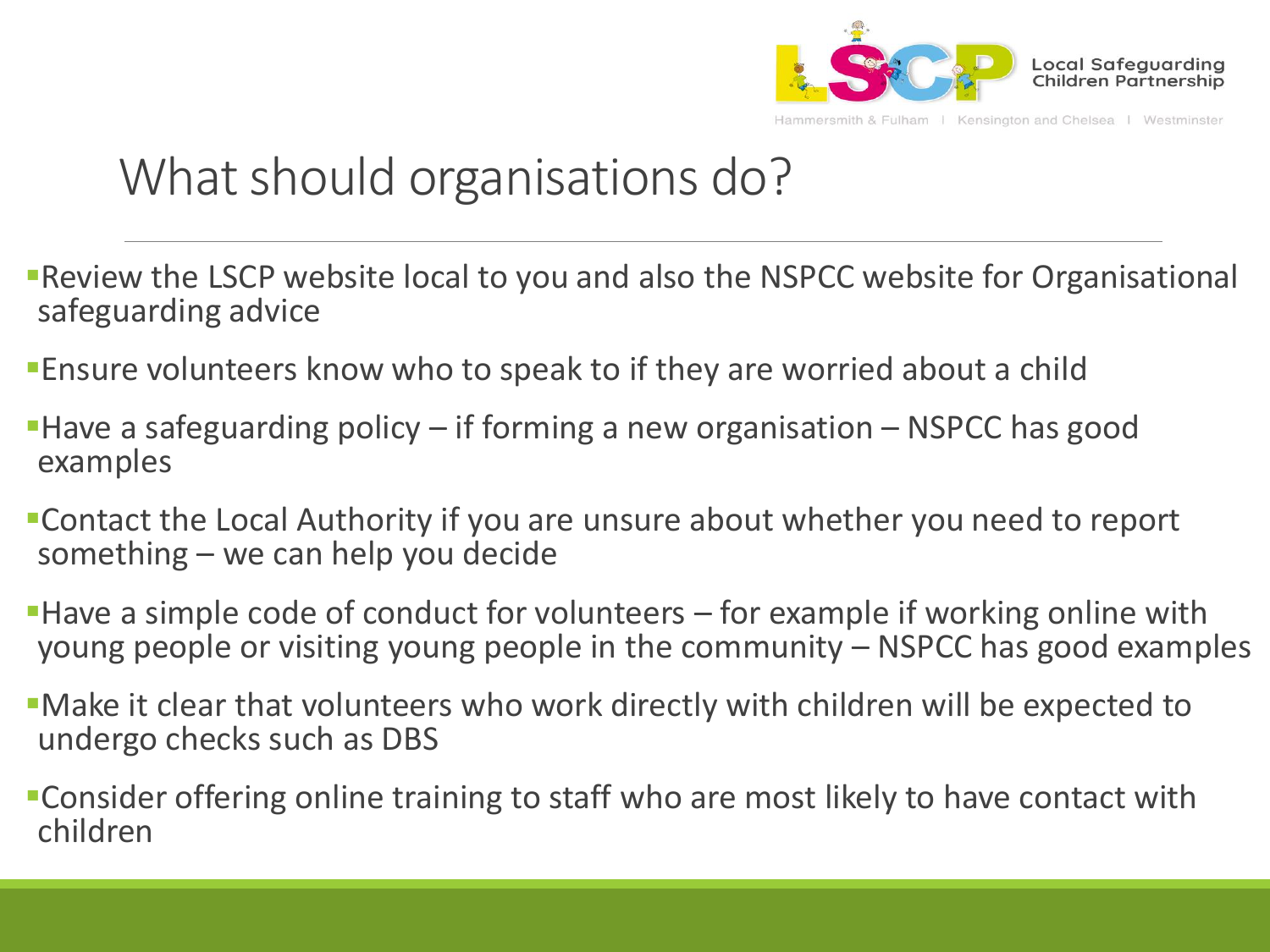

Hammersmith & Fulham | Kensington and Chelsea | Westminster

# Useful links

<https://www.rbkc.gov.uk/lscb/about-us> - Westminster, Kensington & Chelsea and Hammersmith & Fulham Local Safeguarding Children Partnership website

-For other boroughs – the LSCP website can usually be found by googling the name of the local authority followed by LSCP or LSCB

[-https://www.gov.uk/government/publications/safeguarding-factsheet-community](https://www.gov.uk/government/publications/safeguarding-factsheet-community-volunteers-during-covid-19-outbreak)volunteers-during-covid-19-outbreak - Advice from DBS on checking volunteers

[https://learning.nspcc.org.uk/?\\_ga=2.174564002.1682606038.15856632](https://learning.nspcc.org.uk/?_ga=2.174564002.1682606038.1585663204-375031839.1562760496) 04-375031839.1562760496 – website by NSPCC which is for organisations and professionals working with children